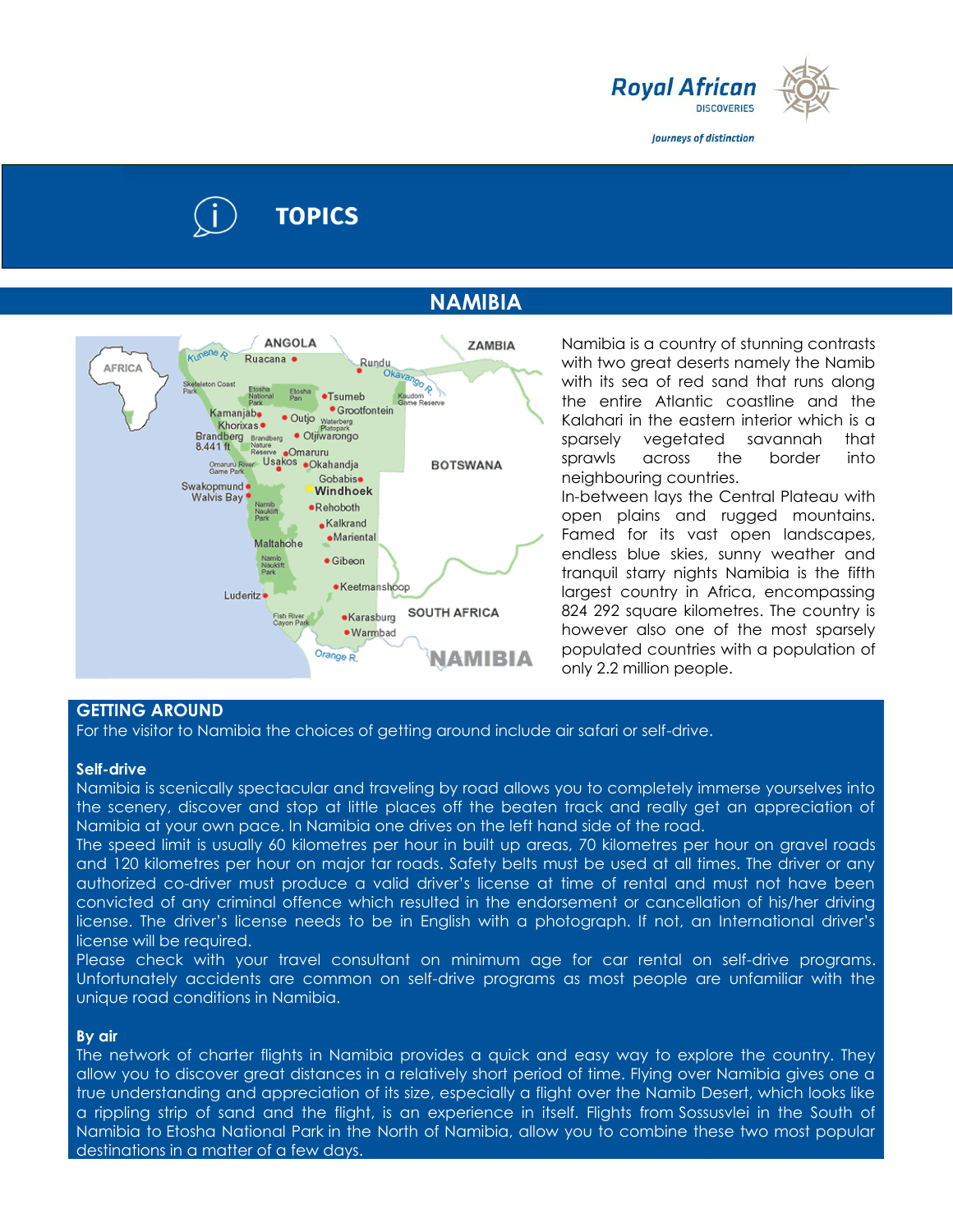## **LUGGAGE ON CHARTER FLIGHTS**

As most of the air transfers to remote camps are done in light aircraft there are certain luggage restrictions. If you need to bring luggage in excess of your allowance, you may have the option of buying an extra seat which will allow an additional 70 kgs (soft bag only). The additional cost of this varies depending on your flight schedule so please contact your agent for further details. This "seat in plane" allows for a maximum of 70 kg (154 lb) excess weight, on the provision that the bag/s conforms to the dimensions 40 x 40 x 80 cm (16 x 16 x 31 inches); soft bag, i.e. no wheels/frame/rigid structures; able to physically fit onto a light aircraft seat; able to be physically secured with one seatbelt; will not impact on the comfort of other guests on the flight. The additional cost of this varies depending on your flight schedule so please contact your travel consultant for further details. Please note to take advantage of this service prior notice is essential and the same dimensions as above apply for unaccompanied baggage.

Should guests be starting and ending their trip in Windhoek, and do not require the excess luggage to accompany on the trip, this can be stored there. Please contact us for details. Guests must ensure that they are in possession of full travel insurance including luggage cover.

# **THE BEST TIME TO TRAVEL**

The dry winter season (May to October) is the most pleasant time to visit Namibia. During this period you can expect warm, sunny days and cold nights, often with temperatures falling below freezing. It's best to avoid Namib-Naukluft Park and Etosha National Park in the extreme heat (December to March), and Fish River Canyon is closed to the public between December and April. The northeastern rivers may flood during this time too, making some roads either impassable or hard to negotiate. Resort areas such as Swakopmund are busiest during both Namibian and South African school holidays - usually from mid-December to mid-January, late-April to early June, and late-August to mid-September. June to October is also very popular with International tourists.

## **VISAS REQUIREMENTS AND PASSPORTS**

All visitors require a passport to enter Namibia. This passport must be valid for at least 6 months beyond the intended stay and have sufficient pages for entry and exit stamps. All visitors must also have a valid return ticket. Visitors from the following countries do not require visas for stays of up to 90 days: Angola, Austria, Australia, Belgium, Botswana, Brazil, Cuba, Canada, France, Germany, Italy, Ireland, Japan, Kenya, Liechtenstein, Luxembourg, Russia, Spain, Switzerland, UK, USA, Mozambique, New Zealand, Portugal, Iceland, the Netherlands, Malaysia, Singapore, the Scandinavian countries, South Africa, Zambia and Zimbabwe. For visitors from other countries, please check with your nearest Namibian Consulate about obtaining a visa.